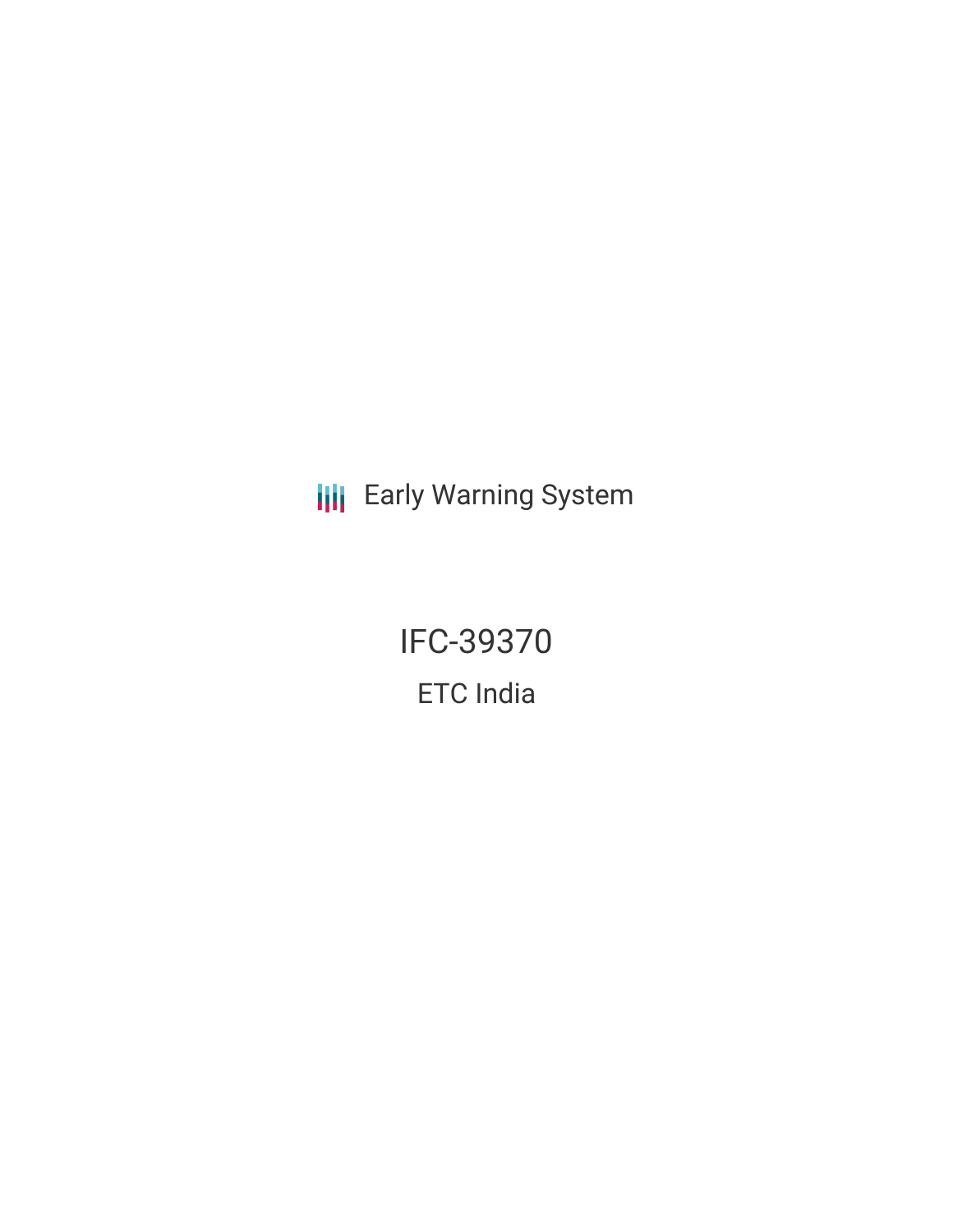# **Quick Facts**

| <b>Countries</b>               | India                                       |
|--------------------------------|---------------------------------------------|
| <b>Specific Location</b>       | Port of Kolkata                             |
| <b>Financial Institutions</b>  | International Finance Corporation (IFC)     |
| <b>Status</b>                  | Approved                                    |
| <b>Bank Risk Rating</b>        | B                                           |
| <b>Voting Date</b>             | 2017-03-29                                  |
| <b>Borrower</b>                | ETC AGRO PROCESSING (INDIA) PRIVATE LIMITED |
| <b>Sectors</b>                 | Agriculture and Forestry                    |
| <b>Investment Type(s)</b>      | Loan                                        |
| <b>Investment Amount (USD)</b> | $$30.13$ million                            |
| <b>Loan Amount (USD)</b>       | $$30.13$ million                            |
| <b>Project Cost (USD)</b>      | \$98,00 million                             |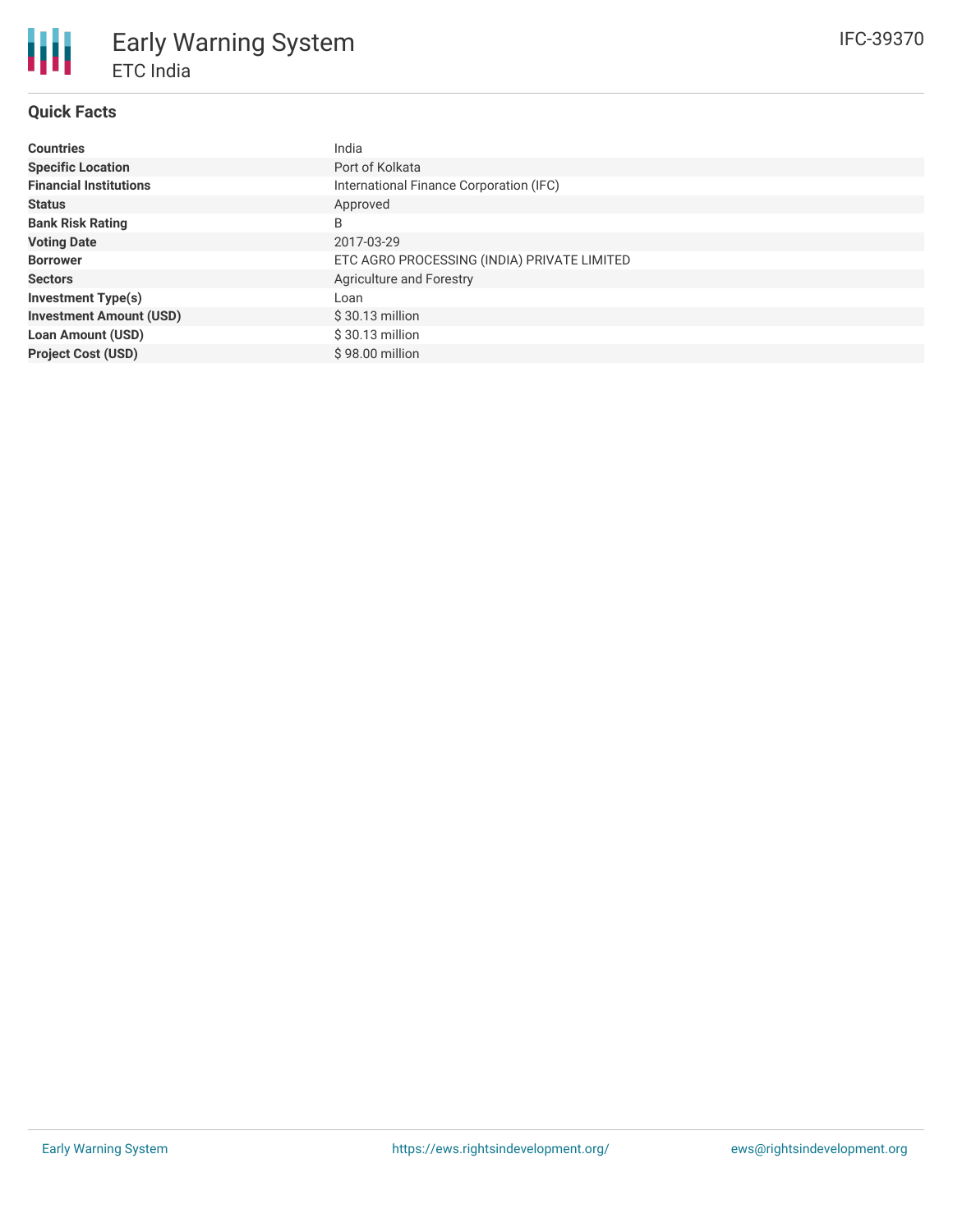

### **Project Description**

According to IFC website, the proposed investment is a US\$ 30 million IFC A Loan of 5-year tenor in India's largest pulses processing and marketing platform, ETC Agro Processing India Private Limited, to support its pulses milling expansion in Kolkata, India. ETC Agro is a 60% subsidiary of ETC Group, one of IFC's key clients in Africa. The development impacts of the project are:

1. Food and Nutrition Security: As a result of the Project, the Company's increased pulses processing capacity will contribute to food and nutrition security in India, as it will help reduce the gap between actual and WHO recommended levels of protein intake, while following international food safety standards.

2. Domestic Manufacturing Capacity Building and Job Creation: In supporting the building of one of the largest pulses processing facilities in the world, the IFC investment supports the expansion of domestic processing of pulses (instead of importing "processed" pulses), providing an impetus to Government of India initiatives of 'Make in India' and 'Skill India'. This will generate incremental jobs and income, government revenues and widen the tax base as well as support economic growth.

3. Northeastern States: The funding will be used entirely towards setting up a processing facility in West Bengal, one of the lower income states in India.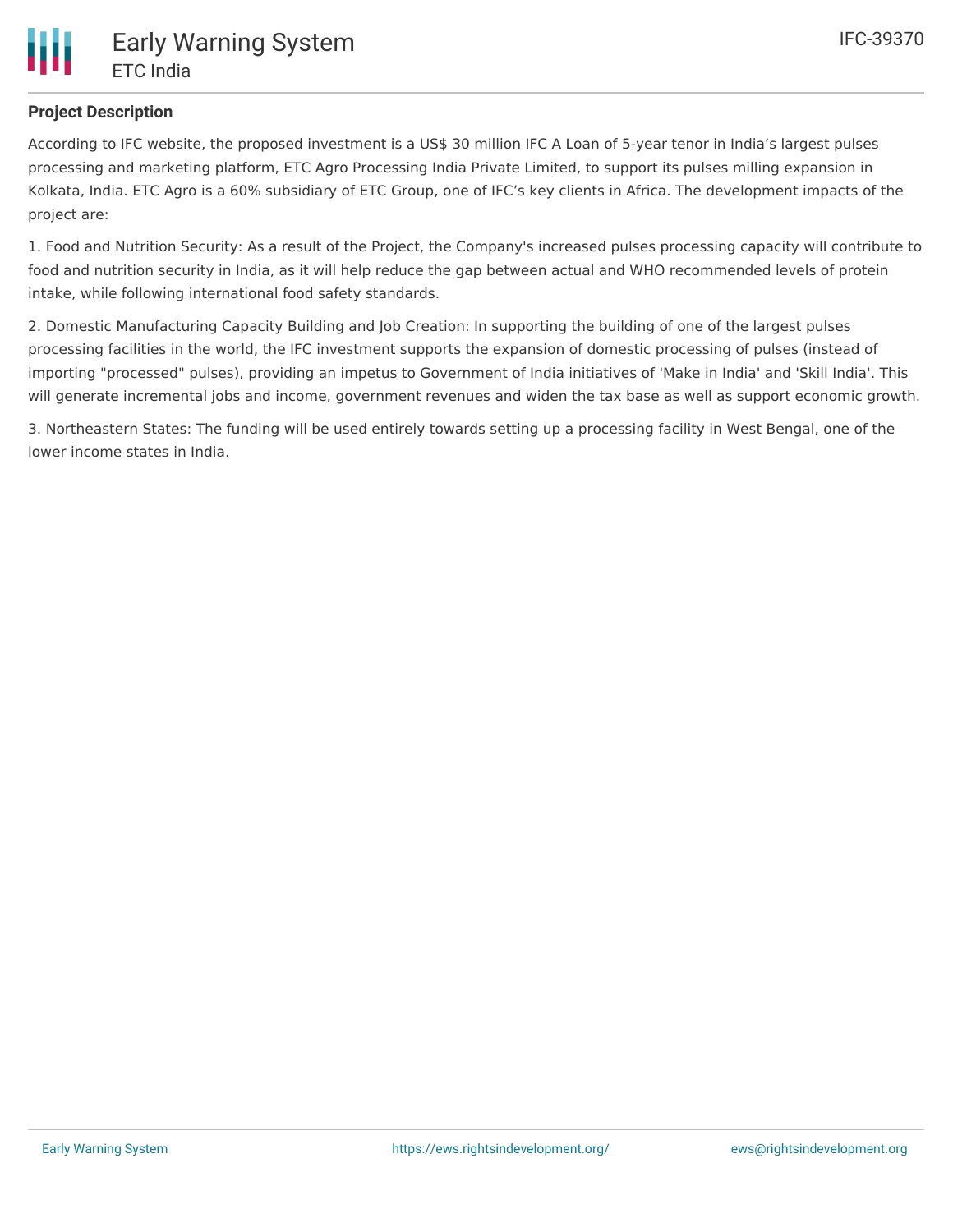### **Investment Description**

• International Finance Corporation (IFC)